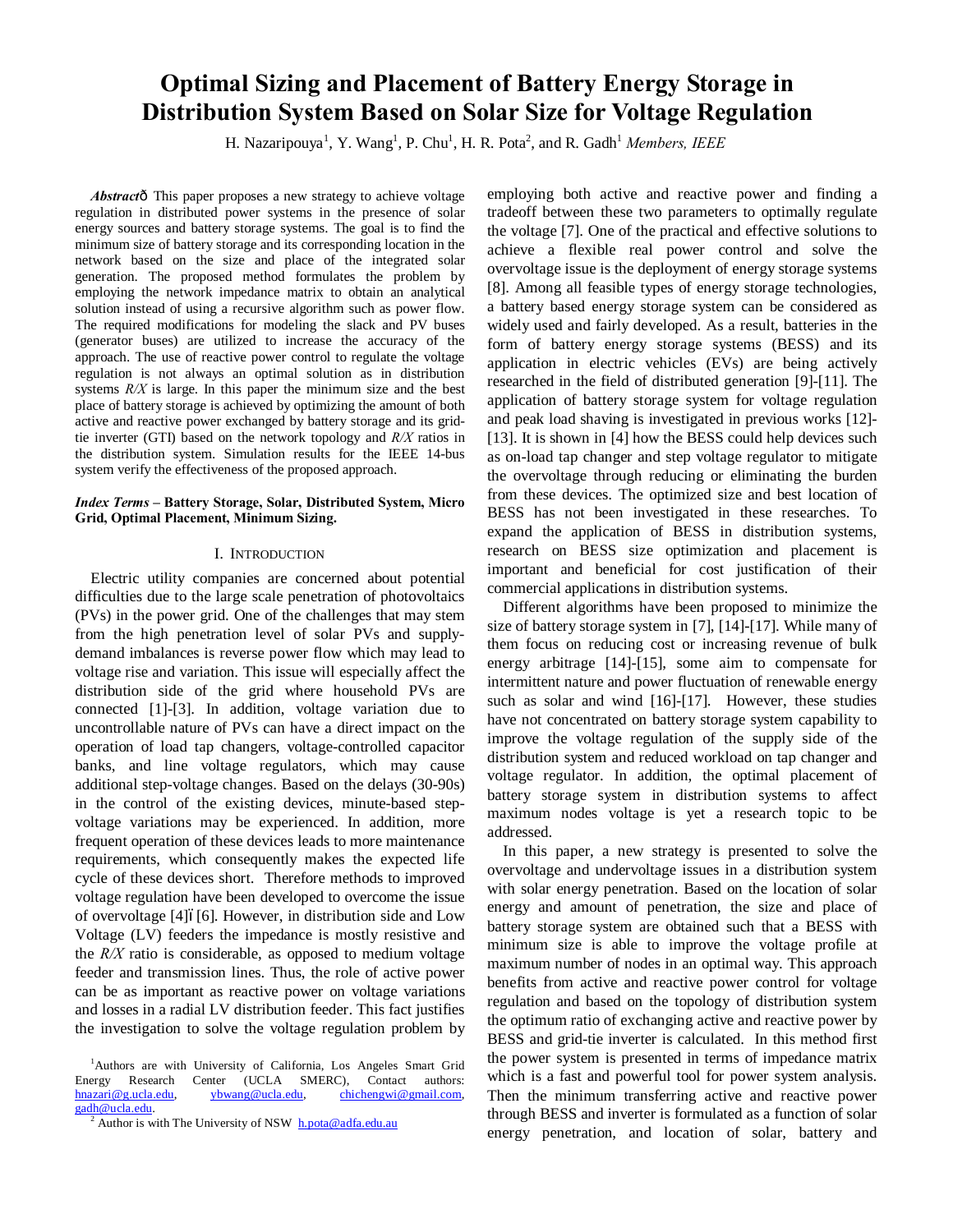compensated node. For this purpose, new techniques are introduced to model the slack and PV buses, during impedance matrix analysis, to increase the accuracy of the proposed approach. In contrast to the approach in [7]-[18], in the proposed approach, instead of using load flow analysis which is a recursive algorithm, the modified impedance matrix analysis is employed which leads to an analytical solution. The size and place of BESS is directly obtained from the optimization using the developed functions compared with the time consuming scanning approaches.

The rest of the paper is organized as follows. In Section II, the principles of the proposed algorithm are described. Then, simulation results obtained from applying the proposed algorithm on IEEE 14-bus systems are presented in Sections III. Finally, concluding remarks are in Sections IV.

## II.METHODOLOGY

Grid integration of BESS through grid-tie inverter helps to improve the voltage profile at that bus as well as other buses in the network depending on the topology of the system. When a solar energy source injects power into the system, voltages in the network change depending on the location of the solar sources and impedances of the system. The problem arises when the voltage of one or several buses exceed the standard limit at high PV penetration level, or drop under standard limit at high load level. The focus of this paper is to find the minimum size and best place for BESS to improve the voltage profile at the maximum possible number of nodes. This will allow benefiting from the maximum capacity of solar while reducing the overvoltage effect at high penetration levels.

Although reactive power control is assumed to be the most significant method for voltage improvement, the *R/X* ratio of the distribution feeder limits its effectiveness. That means, the reactive compensation alone is not sufficient to achieve the desired voltage profile and energy storage is also required for this task. As a result, there should be an optimum way to combine active and reactive power based on *R/X* of the network to achieve the desired voltage regulation for each node. This paper is aiming to find that optimum point from the developed mathematical functions.

Develop the impedance matrix of the system (Z matrix) makes it easy to calculate the voltage change caused by PV and BESS penetration at each bus [19]. However, the impedance matrix of the system does not reflect the effect of slack bus which has always constant voltage and PV buses with constant voltage amplitude and active power. This paper utilizes a method to add the impact of the slack and PV buses on other buses in the impedance matrix. Note that, the advantages of this approach over power flow analysis are first, the impedance matrix analysis calculates the voltage changes in each node avoiding any recursive algorithm so it is faster. Second, it allows developing the voltage changes of each bus as a function of penetrated current at other buses. Therefore, it makes it easier to analytically find the relationship between location of BESS and solar and amount of exchanging power with specific node voltage. Finding this mathematical relationship helps with solving the optimization problem.

# *A.Problem Statement*

Suppose that  $V_{k,S,B}$  represents the measured voltage at bus *k* affected by solar and BESS penetration where *B* is defined as  $B = (j_{bess}, P_{bess}, Q_{bess})$  including the bus number, active and reactive power of BESS, respectively, and *S* is defined as  $S = (i_{pv}, P_{pv})$  containing the bus number to which the solar is integrated  $(i_{pv})$ , and amount of injected active power to the  $\text{grid}(P_{nv})$ , respectively. Here, it is assumed that the solar gridtie inverter is controlled such that the solar always inject active power under unity power factor to take the maximum benefit from the capacity of solar energy and GTI. Define  $\Theta_{i_{pv}} = \{V_{k,S,B} | 1 \leq k, i_{pv}, j_{bess} \leq n, 0 \leq P_{pv} \leq P_{\text{max}}, P_{bess} \text{ and } Q_{bess} \in \Re \}$  as a set of all possible  $V_{k,S,B}$  for specific  $i_{pv}$  where *n* is the total number of network busses. In addition, define  $\Phi_{j_{\text{bess}}} \subseteq \Theta_{i_{\text{pv}}}$ , where its members satisfy  $V_{\text{min}} \leq V_{k,S,B} \leq V_{\text{max}}$  with the minimum pair of  $(P_{\text{hess}}, Q_{\text{hess}})$  and integrating BESS at node  $j_{bess}$ , a subset of  $\Theta_{i_m}$  that can uniquely identify minimum  $(P_{bess}, Q_{bess})$  that regulate the voltage of node *k* in the network when BESS is at node  $j_{\text{bess}}$  . Having  $\Phi_{j_{\text{bess}}}$ , the target is first to find the minimum unique  $(P_{bess}, Q_{bess})$  that can regulate the voltage of maximum possible node in the network when BESS is in node  $j_{bess}$  (optimal solution for BESS at  $j_{bess}$ ) and second, to find the best location ( $j_{bess}$ ) for BESS to provide voltage regulation for the maximum possible node but with less  $(P_{bess}, Q_{bess})$ 

# *B. Slack, PV, and PQ bus effects*

The bus impedance matrix provides important information regarding the power system network, which can be used to advantage in network calculations [19]. The bus voltages corresponding to the initial values  $I^0$  of the bus current can be obtained from  $V^0 = Z_{bus}I^0$ . When the bus currents are changed from the initial values to new  $I^0 + \Delta I$ , the new bus voltages can be obtain from the superposition equation

$$
V = Z_{bus}(I^0 + \Delta I) = Z_{bus}I^0 + Z_{bus}\Delta I = V^0 + \Delta V
$$
 (1)

where  $\Delta V$  expresses the bus voltage changes from their original values. Therefore, by having the initial voltages of the network  $V^0$  at steady state from power flow, the voltage changes caused by adding renewable energy sources can be easily calculated from impedance matrix equation (1) which is the focus of this work. However, the challenge is that in the real power system the voltage and angle of the slack bus are always constant which are not considered in this analysis. As a result the obtained results from this approach are not quite accurate. In order to overcome this challenge and model the effect of slack bus in impedance matrix analysis the new concept of  $\tilde{c}$  mirror currento is defined here. Suppose that current  $I_i$  models the impact of a new added renewable source at bus *i*, then the network voltage changes  $(\Delta V)$  can be calculated as: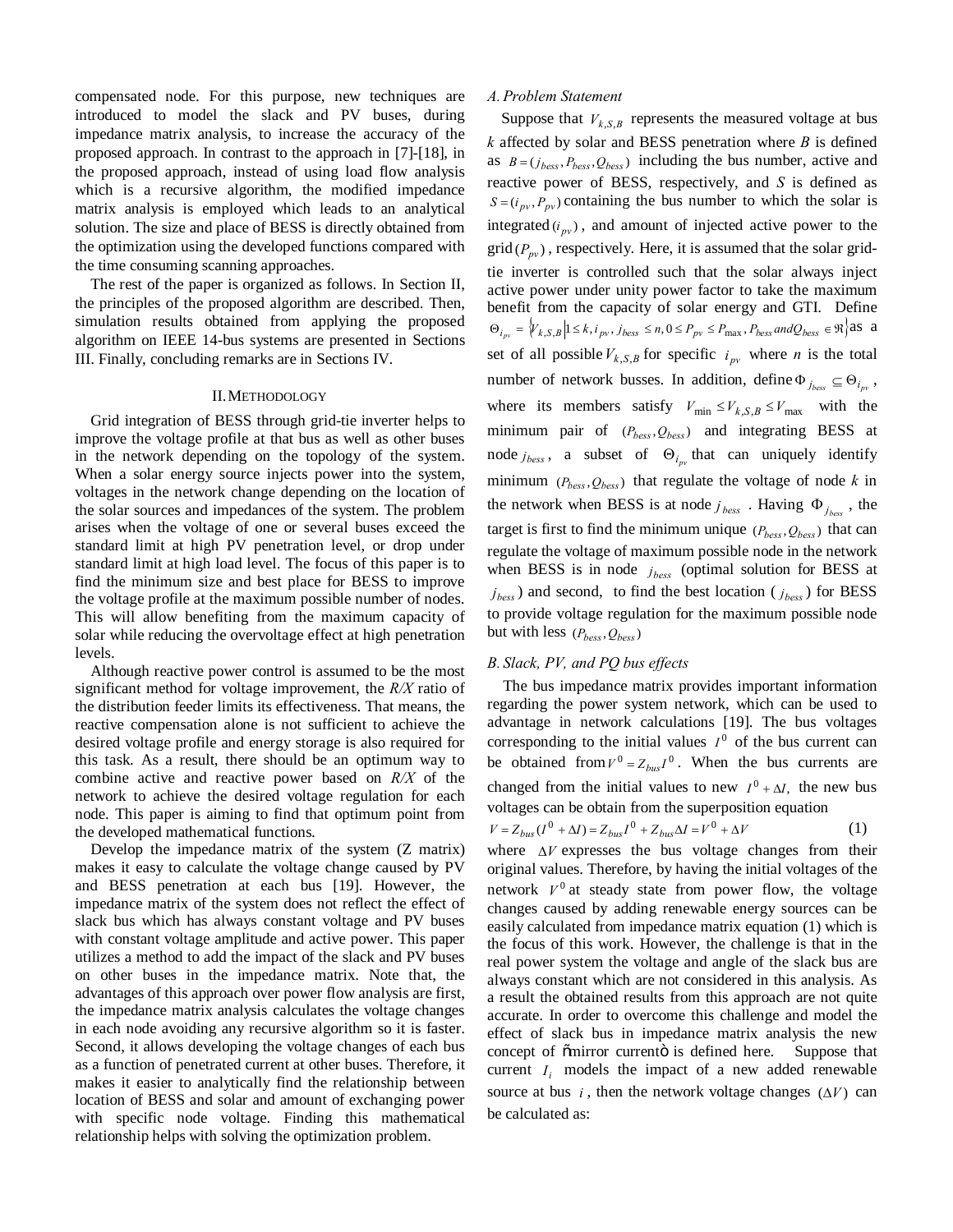$$
\begin{bmatrix}\n\Delta V_1 \\
\vdots \\
\Delta V_i \\
\vdots \\
\Delta V_n\n\end{bmatrix}\n=\n\begin{bmatrix}\nZ_{11} & \dots & Z_{1i} & \dots & Z_{1n} \\
\vdots & \ddots & \vdots & \ddots & \vdots \\
Z_{i1} & \dots & Z_{ii} & \dots & Z_{in} \\
\vdots & \ddots & \vdots & \ddots & \vdots \\
Z_{m1} & \dots & Z_{mi} & \dots & Z_{mn}\n\end{bmatrix}\n\times\n\begin{bmatrix}\n0 \\
\vdots \\
I_i \\
\vdots \\
0\n\end{bmatrix}
$$
\n(2)

where  $\{Z_{11},\dots,Z_{nn}\}$  are the elements of impedance matrix and  $n$  is the number of buses. Equation (2) depicts that the voltage change of slack bus, normally the first bus is considered as slack bus  $(\Delta V_1)$ , is governed by  $\Delta V_1 = Z_{1i} I_i$  while this voltage should not change. Therefore, the õmirror currentö  $I_1 = -(Z_{1i}/Z_{11})I_i$  is added to compensate the effect of  $I_i$  and keep the  $V_1$  constant. That is, for each new current source integrated to the network during the analysis, the omirror current term should be added to the first current element  $(I_1)$ to cancel out its impact on the slack bus voltage.

The same challenge exists for PV buses. In PV buses the active power and voltage amplitude are not changing. Therefore, adding a new source shouldngt affect the former parameters. However, modeling the PV buses in impedance matrix makes the analysis complicated. Here the proposed approach is applying current sources at those nodes such that the total resultant of existing current sources in the network changes neither voltage amplitude nor voltage angle. Then the active power can be modeled as constant impedance since by having constant voltage, the active power remains constant. Although this method ignores the voltage angle variation and consequently reactive power changing at PV buses, provides a reasonable accuracy through a simple approach. The third category of buses is PQ buses. The PQ buses which normally represent the load buses in the system can be modeled as constant impedances during the development of impedance matrix. Although PQ buses are known as constant active (P) and reactive (Q) loads, since in this application the target is regulating the voltage so the constant impedance load (Z) can perfectly model this type of buses.

# *C.Current source modeling of solar source*

In impedance matrix analysis in order to evaluate the voltage changes due to any modification of the network, those modifications should be reflected either in the impedance matrix or in the current vector. For example in case of adding/ removing loads or lines the impedance matrix is affected. However, when a new source is added to the system, the impact of this source should be modeled as a current source in current vector. In case of solar energy source, the grid-tie inverter is normally controlled to deliver maximum power under unity power factor [20]. Therefore, a solar energy source can be expressed as amount of active power generation. However, the proposed approach is looking for the current corresponding to the active power. Having constant active power the amount of solar current depends on the voltage of solar connected node while this voltage is a function of injected current. Suppose that the first node of the network is slack bus and there are *m* PV buses in the network. Therefore, referring to section *B* description, adding the solar current at bus *i* leads to compensation currents for PV buses (bus 2 to bus *m*) and their mirror currents for slack bus.

$$
\begin{bmatrix}\n\Delta V_1 \\
\Delta V_2 \\
\vdots \\
\Delta V_m \\
\vdots \\
\Delta V_n\n\end{bmatrix}\n=\n\begin{bmatrix}\nZ_{11} & Z_{12} & \cdots & Z_{1m} & \cdots & Z_{1i} & \cdots & Z_{1n} \\
Z_{21} & Z_{22} & \cdots & Z_{2m} & \cdots & Z_{2i} & \cdots & Z_{2n} \\
\vdots & \vdots & \vdots & \ddots & \vdots & \vdots & \ddots & \vdots \\
Z_{m1} & Z_{m2} & \cdots & Z_{mn} & \cdots & Z_{mn} & \cdots & Z_{mn} \\
\vdots & \vdots & \vdots & \ddots & \vdots & \ddots & \vdots & \ddots & \vdots \\
Z_{n1} & Z_{n2} & \cdots & Z_{mn} & \cdots & Z_{n} & \cdots & Z_{nn} \\
\vdots & \vdots & \vdots & \ddots & \vdots & \ddots & \vdots & \ddots & \vdots \\
Z_{n1} & Z_{n2} & \cdots & Z_{nn} & \cdots & Z_{n} & \cdots & Z_{n} & \cdots \\
\vdots & \vdots & \vdots & \ddots & \vdots & \ddots & \vdots & \ddots & \vdots \\
\Delta V_n\n\end{bmatrix}\n\begin{bmatrix}\nZ_{11} & Z_{12} & \cdots & Z_{12} & \cdots & Z_{1n} \\
Z_{12} & Z_{13} & Z_{12} & \cdots & Z_{1n} & \cdots & Z_{1n} \\
\vdots & \vdots & \ddots & \vdots & \ddots & \vdots \\
Z_{1n} & Z_{n1} & Z_{n2} & \cdots & Z_{nn} & \cdots & Z_{nn}\n\end{bmatrix}\n\begin{bmatrix}\nZ_{11} & Z_1 & Z_2 & \cdots & Z_{1m} \\
\vdots & \vdots & \ddots & \vdots & \ddots & \vdots \\
Z_{1n} & Z_{1n} & Z_{1n} & Z_{1n} & \cdots & Z_{1n} & \cdots & Z_{1n} \\
\vdots & \vdots & \ddots & \vdots & \ddots & \vdots \\
Z_{1n} & Z_{1n} & Z_{1n} & Z_{1n} & \cdots & Z_{nn} & \cdots & Z_{nn}\n\end{bmatrix}\n\begin{bmatrix}\nZ_{12} & Z_1 & Z_2 & \cdots & Z_{1m} \\
\vdots
$$

Therefore, the solar voltage and current equation can be obtain as

$$
V_i = V_i^0 + (Z_{i2} - Z_{i1} \frac{Z_{12}}{Z_{11}})I_2 + \dots + (Z_{im} - Z_{i1} \frac{Z_{1m}}{Z_{11}})I_m + (Z_{ii} - Z_{i1} \frac{Z_{1i}}{Z_{11}})I_i \tag{4}
$$

where  $V_i^0$  is initial voltage of node *i* before adding solar panel and it is known. Referring to the description in section *B*, Currents  $I_2, \ldots, I_m$  are calculated as a function of  $I_i$  such that voltages of buses 2 to *m* remain unchanged.

$$
\begin{bmatrix} (z_{21} \frac{Z_{1i}}{Z_{11}} - Z_{2i})I_i \\ (z_{31} \frac{Z_{1i}}{Z_{11}} - Z_{3i})I_i \\ \vdots \\ (z_{m1} \frac{Z_{1i}}{Z_{11}} - Z_{mi})I_i \end{bmatrix} = \begin{bmatrix} (z_{22} - z_{21} \frac{Z_{12}}{Z_{11}}) & (z_{23} - z_{21} \frac{Z_{13}}{Z_{11}}) & \cdots & (z_{2m} - z_{21} \frac{Z_{1m}}{Z_{11}}) \\ (z_{32} - z_{31} \frac{Z_{12}}{Z_{11}}) & (z_{33} - z_{31} \frac{Z_{13}}{Z_{11}}) & \cdots & (z_{3m} - z_{31} \frac{Z_{1m}}{Z_{11}}) \\ \vdots & \vdots & \ddots & \vdots \\ (z_{m1} \frac{Z_{1i}}{Z_{11}} - Z_{mi})I_i \end{bmatrix} \begin{bmatrix} I_2 \\ I_3 \\ \vdots \\ I_m \end{bmatrix} (S)
$$

Finding  $I_2, ..., I_m$  from (5) and substitute in (4) all elements on the right side of (4) are in terms of  $I_i$ . For operation under unity power factor

$$
I_i = S^* / V_i^* = P_{pv} / V_i^* \tag{6}
$$

where  $S^*$  represents apparent power conjugate and  $V_i^*$  is conjugate of the solar node voltage. By replacing (6) in (4) and solving the equation (4) for  $V_i$ , the  $I_i$  corresponding to the desired solar  $P_{pv}$  can be obtained.

# *D.Optimal battery sizing*

After modifying the impedance matrix to model the effects of slack, PV, and PQ buses and integrating the solar energy as a current source based on its injected active power, the voltage changes of each node can be obtained easily as a linear function of solar current through  $\Delta V_{ki} = Z_{eq_{ki}} I_i$  where the coefficient  $Z_{eqk}$  is an appropriate combination of impedance matrix elements. The same function can be developed for the BESS grid-tie inverter current connected at node  $j_{\text{bess}}$  ( $\Delta V_{kj} = Z_{eq_{ki}} I_j$ ). As a result the voltage of each node affected by both solar and battery storage system can be calculated as:

$$
V_k = V_k^0 + Z_{eq_{ki}} I_i + Z_{eq_{kj}} I_j \tag{7}
$$

Assume that the maximum and minimum allowable voltage are  $V_{\text{max}}$  and  $V_{\text{min}}$ , respectively. Then the optimum direction for bringing back the voltage from overvoltage and undervoltage zones to the acceptable range is aligned with the voltage vector  $V_k^0 + Z_{ea_k}I_i$  as it satisfies the minimum distance. As a result the minimum required current injected by battery storage to compensate overvoltage and undervoltage is calculated in (8) and (9), respectively.

$$
\left(I_j\right)_{\min}^k = -\frac{\left(\left|V_k^0 + Z_{eq_{ki}}I_i\right| - V_{\max}\right)}{Z_{eq_{kj}}} \times \frac{\left(V_k^0 + Z_{eq_{ki}}I_i\right)}{\left|V_k^0 + Z_{eq_{ki}}I_i\right|} \tag{8}
$$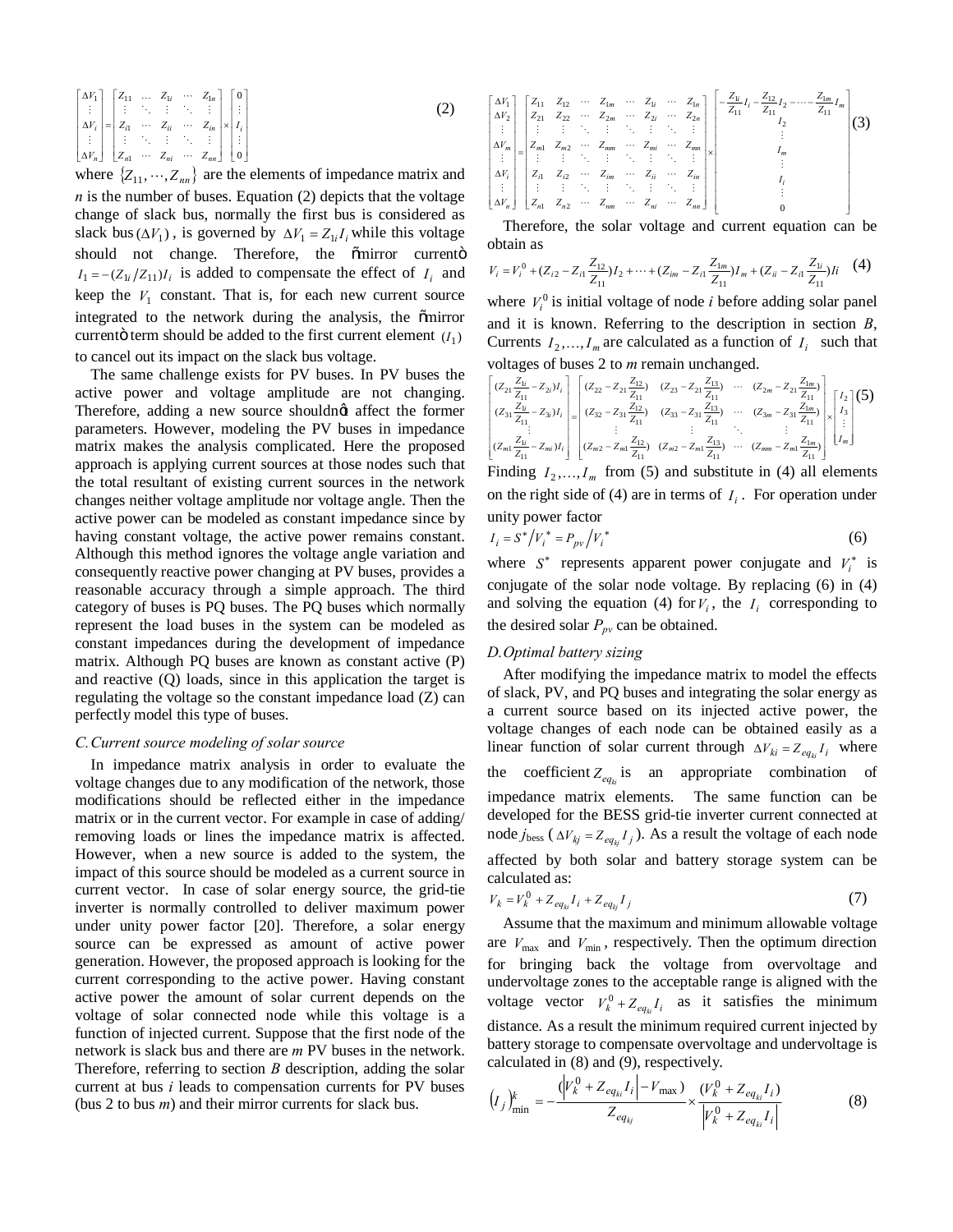$$
\left(I_j\right)_{\min}^k = -\frac{\left(\left|V_k^0 + Z_{eq_{ki}}I_i\right| - V_{\min}\right)}{Z_{eq_{kj}}} \times \frac{\left(V_k^0 + Z_{eq_{ki}}I_i\right)}{\left|V_k^0 + Z_{eq_{ki}}I_i\right|} \tag{9}
$$

Developing the minimum BESS current as a function of solar current provides a useful tool to control the BESS based on solar current feedback to improve voltage profile by minimum effort.

# E.*Best Placement*

In section D the minimum BESS current for improving the voltage of each node is calculated. Therefore, the proposed algorithm ends up with *n* (number of buses) minimum currents. Each current has both imaginary and real element. Therefore, the minimum resultant current  $(I_j)_{\text{min}}$  that can satisfy the voltage regulation for all nodes is composed of maximum real part and maximum imaginary part among all currents  $(I_j)_{\min}^k$ 

$$
(I_j)_{\min} = \max\{real((I_j)_{\min}^k)|_{0 \le k \le n}\} + j.\max\{image((I_j)_{\min}^k)|_{0 \le k \le n}\}\tag{10}
$$

 $(I_j)_{\text{min}}$  is the minimum current that contains all *n* current $(I_j)_{\text{min}}^k$  components required for each node voltage regulation. It should be noted that a BESS is able to improve either undervoltage or overvoltage issue at each time because the direction of required current for each task is different. Therefore, based on the number of nodes which are either in undervoltage zone or overvoltage zone, the function of BESS can be determined. In addition, there is a possibility that the BESS cannot regulate the voltage of all nodes, in such a case the nodes have less priority are eliminated from procedure of finding the minimum resultant current  $(I_j)_{\text{min}}$ .

Finally the proposed algorithm shown in Fig. 1 based on obtained result from placement of BESS at each node find the best BESS location to improve the voltage profile of maximum nodes with minimum battery sizing. This algorithm checks the number of nodes that BESS, connected at node *j,* improves their voltage profile and by changing the location of BESS, among all locations which lead to maximum regulated nodes finds the minimum current.

#### III. SIMULATION RESULTS

The IEEE 14-bus benchmarks [21] are considered as the case studies as shown in Figs. 2.

The proposed algorithm is applied to find the minimum BESS size besides its best place. The obtained results from proposed algorithm are applied to the power load flow to validate their accuracy.

In first scenario, without loss of generality the solar source is placed at node 5 in IEEE 14-bus while its power varies from 0 to 1pu with resolution of 0.1pu. The BESS is designed to regulate the node voltages for whole range of solar power variation. In addition, referring to ANSI C84.1 the acceptable voltage tolerance range is considered as ±5% . The results are shown in Table I. As illustrated in Table I, the best location for BESS is bus number 9 while 0.1196pu multiple by the desired time of voltage regulation at maximum solar

penetration (1pu) defines the size of BESS. In addition, overrated inverters (0.3849pu) for additional capacity of reactive power control is proposed as minimum size of inverter to regulate all bus voltages in the network. At each instant of time the BESS and GTI active and reactive power can be calculated from (8) as a function of solar penetration.



Fig. 1. Algorithm of finding the best BESS placement

The voltage profile shown in Table I, with 0.2pu  $P_{pv}$ resolution*,* validates the regulated voltage in range of  $1 \pm 0.05$  pu. Note that the voltage of bus 1 and 2 (slack and PV bus) are always constant.

In second scenario, again 1pu solar is applied to the system but this time the total 1pu power is distributed between nodes 5 to 14. Since the nodes geographically are close to each other, it is assumed that all of them receive the same radiation and they have the identical capacity (0.1pu). The other conditions are as same as scenario one. This scenario can represent integration of solar to a neighborhood to houses. Results are shown in Table II. In this scenario the algorithm proposes bus 7 as the best location for BESS while less active power (0.0845pu) and more reactive power (0.4338pu) is required for voltage regulation.